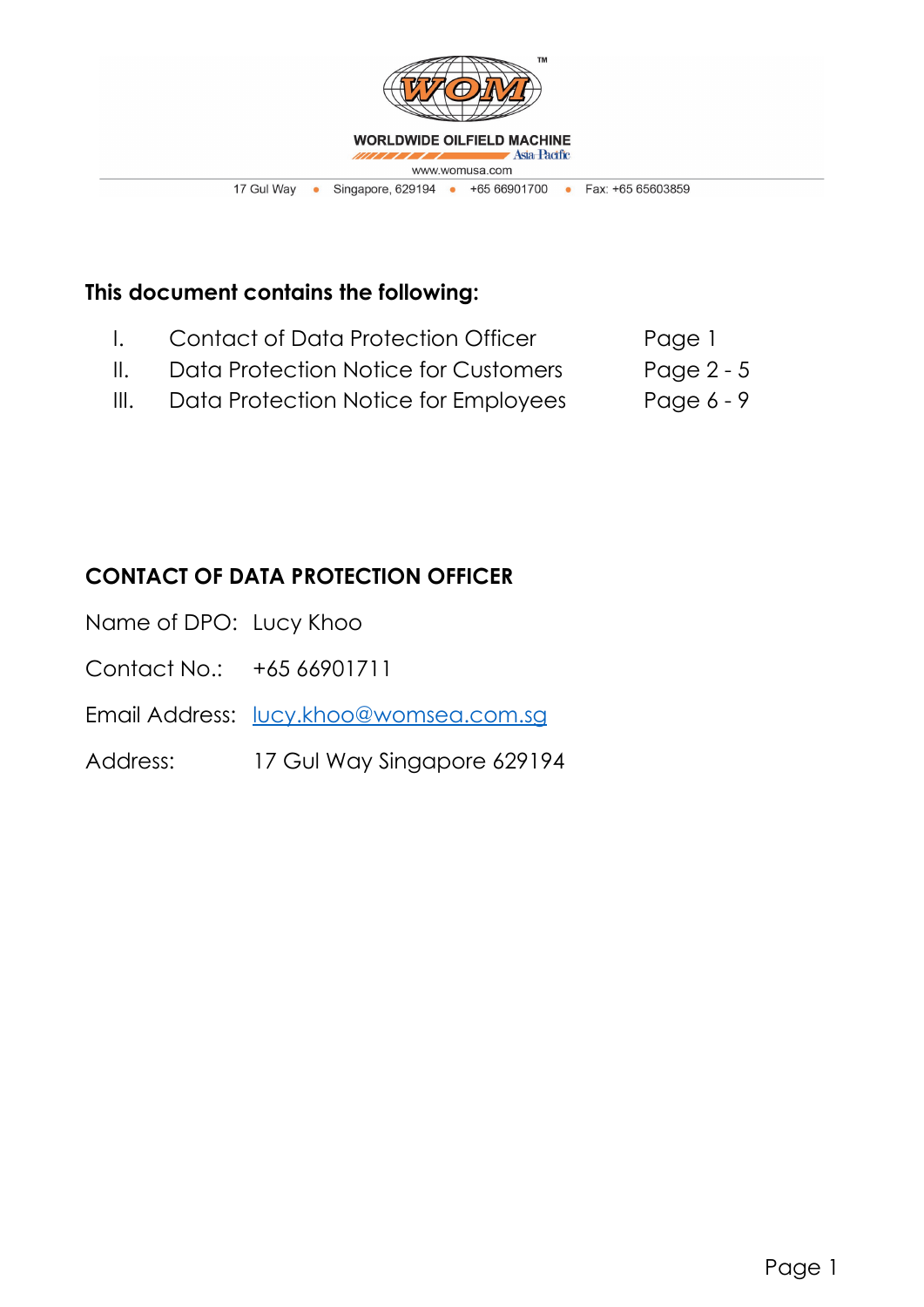## **DATA PROTECTION POLICY FOR CUSTOMERS**

This Data Protection Policy ("**Policy**") sets out the basis which *WOM Asia Pacific Pte Ltd* ("**we**", "**us**", or "**our**") may collect, use, disclose or otherwise process personal data of our customers in accordance with the Personal Data Protection Act ("**PDPA**"). This Policy applies to personal data in our possession or under our control, including personal data in the possession of organisations which we have engaged to collect, use, disclose or process personal data for our purposes.

## **PERSONAL DATA**

1. As used in this Policy:

"**customer**" means an individual who (a) has contacted us through any means to find out more about any goods or services we provide, or (b) may, or has, entered into a contract with us for the supply of any goods or services by us; and

"**personal data**" means data, whether true or not, about a customer who can be identified: (a) from that data; or (b) from that data and other information to which we have or are likely to have access.

- 2. Depending on the nature of your interaction with us, some examples of personal data which we may collect from you include name, email address and telephone number.
- 3. Other terms used in this Policy shall have the meanings given to them in the PDPA (where the context so permits).

#### **COLLECTION, USE AND DISCLOSURE OF PERSONAL DATA**

- 4. We generally do not collect your personal data unless (a) it is provided to us voluntarily by you directly or via a third party who has been duly authorised by you to disclose your personal data to us (your "**authorised representative**") after (i) you (or your authorised representative) have been notified of the purposes for which the data is collected, and (ii) you (or your authorised representative) have provided written consent to the collection and usage of your personal data for those purposes, or (b) collection and use of personal data without consent is permitted or required by the PDPA or other laws. We shall seek your consent before collecting any additional personal data and before using your personal data for a purpose which has not been notified to you (except where permitted or authorised by law).
- 5. We may collect and use your personal data for any or all of the following purposes:
	- (a) performing obligations in the course of or in connection with our provision of the goods and/or services requested by you;
	- (b) verifying your identity;
	- (c) responding to, handling, and processing queries, requests, applications, complaints, and feedback from you;
	- (d) processing payment or credit transactions;
	- (e) complying with any applicable laws, regulations, codes of practice, guidelines, or rules, or to assist in law enforcement and investigations conducted by any governmental and/or regulatory authority;
	- (f) any other purposes for which you have provided the information; and
	- (g) any other incidental business purposes related to or in connection with the above.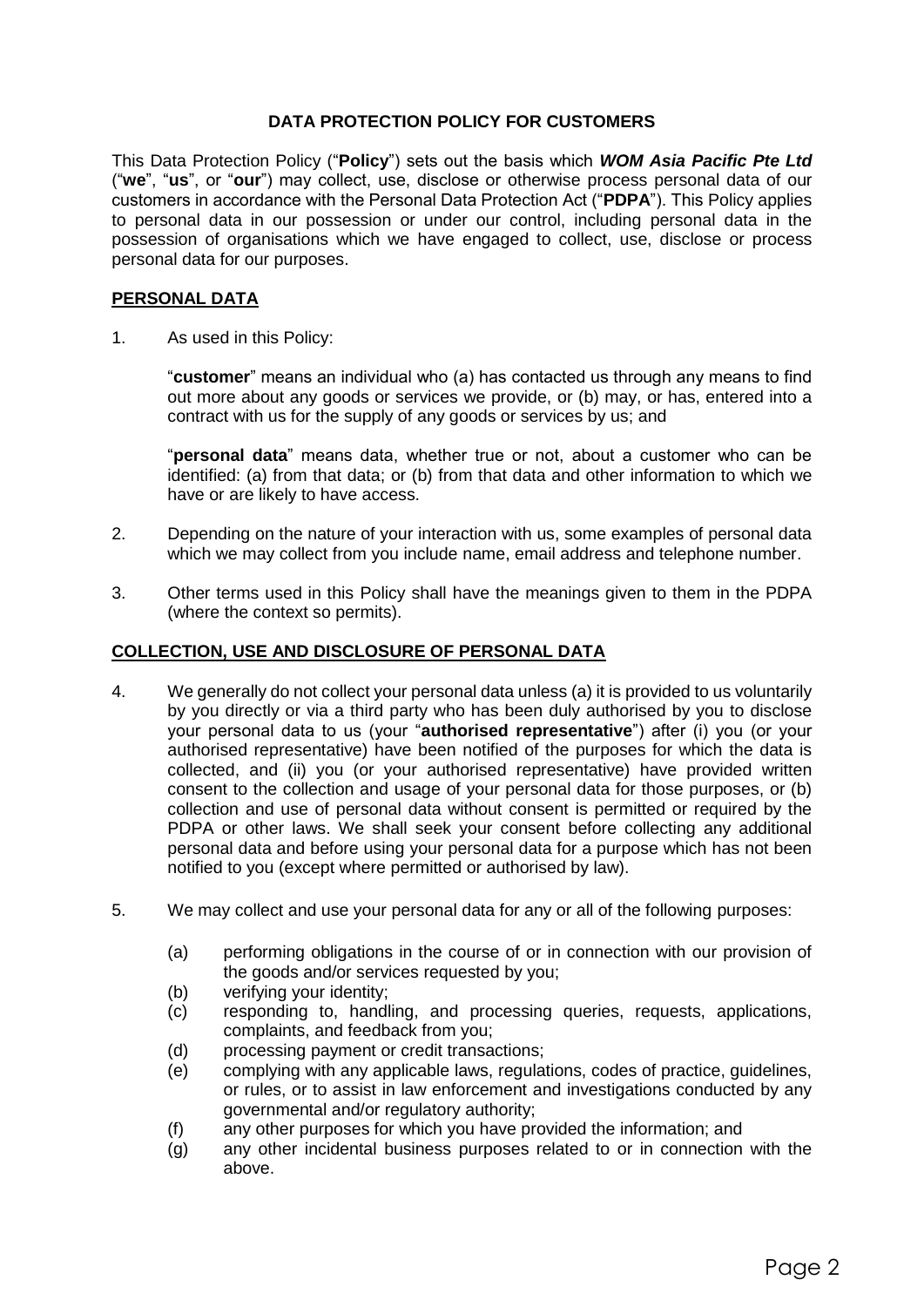- 6. We may disclose your personal data:
	- (a) where such disclosure is required for performing obligations in the course of or in connection with our provision of the goods and services requested by you; or
	- (b) to third party service providers, agents and other organisations we have engaged to perform any of the functions with reference to the above mentioned purposes.
- 7. The purposes listed in the above clauses may continue to apply even in situations where your relationship with us (for example, pursuant to your employment contract should you be hired) has been terminated or altered in any way, for a reasonable period thereafter (including, where applicable, a period to enable us to enforce our rights under a contract with you).

# **WITHDRAWING YOUR CONSENT**

- 8. The consent that you provide for the collection, use and disclosure of your personal data will remain valid until such time it is being withdrawn by you in writing. You may withdraw consent and request us to stop collecting, using and/or disclosing your personal data for any or all of the purposes listed above by submitting your request in writing or via email to our Data Protection Officer at the contact details provided below.
- 9. Upon receipt of your written request to withdraw your consent, we may require reasonable time (depending on the complexity of the request and its impact on our relationship with you) for your request to be processed and for us to notify you of the consequences of us acceding to the same, including any legal consequences which may affect your rights and liabilities to us. In general, we shall seek to process your request within ten (10) business days of receiving it.
- 10. Whilst we respect your decision to withdraw your consent, please note that depending on the nature and scope of your request, we may not be in a position to continue providing our goods or services to you and we shall, in such circumstances, notify you before completing the processing of your request. Should you decide to cancel your withdrawal of consent, please inform us in writing in the manner described in clause 8 above.
- 11. Please note that withdrawing consent does not affect our right to continue to collect, use and disclose personal data where such collection, use and disclose without consent is permitted or required under applicable laws.

# **ACCESS TO AND CORRECTION OF PERSONAL DATA**

- 12. If you wish to make (a) an access request for access to a copy of the personal data which we hold about you or information about the ways in which we use or disclose your personal data, or (b) a correction request to correct or update any of your personal data which we hold about you, you may submit your request in writing or via email to our Data Protection Officer at the contact details provided below.
- 13. Please note that a reasonable fee may be charged for an access request. If so, we will inform you of the fee before processing your request.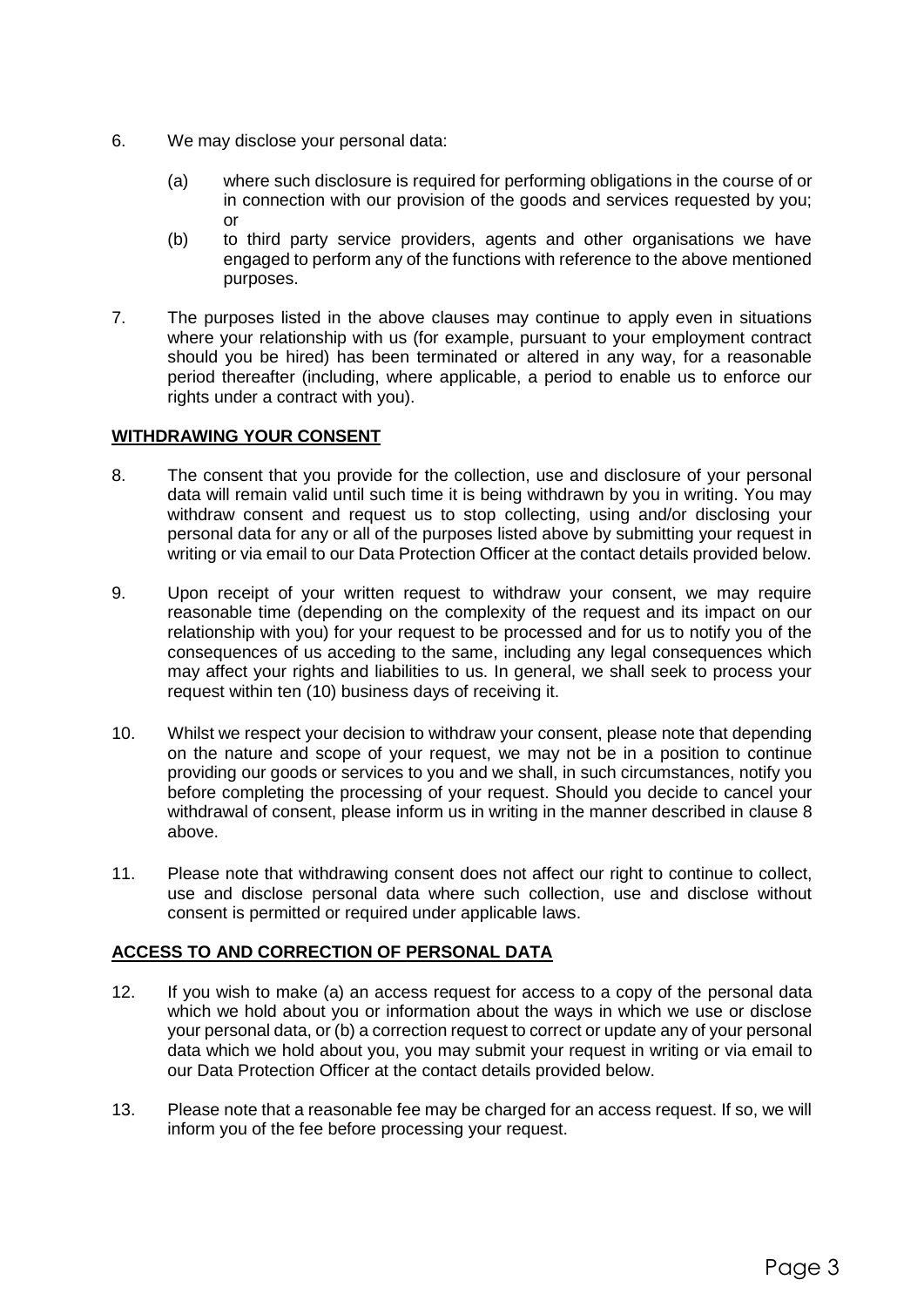14. We will respond to your request as soon as reasonably possible. In general, our response will be within five (5) business days. Should we not be able to respond to your request within thirty (30) days after receiving your request, we will inform you in writing within thirty (30) days of the time by which we will be able to respond to your request. If we are unable to provide you with any personal data or to make a correction requested by you, we shall generally inform you of the reasons why we are unable to do so (except where we are not required to do so under the PDPA).

## **PROTECTION OF PERSONAL DATA**

- 15. To safeguard your personal data from unauthorised access, collection, use, disclosure, copying, modification, disposal or similar risks, we have introduced appropriate administrative, physical and technical measures such as up-to-date antivirus protection, encryption, use of privacy filters, and disclosing personal data both internally and to our authorised third party service providers and agents only on a needto-know basis.
- 16. You should be aware, however, that no method of transmission over the Internet or method of electronic storage is completely secure. While security cannot be guaranteed, we strive to protect the security of your information and are constantly reviewing and enhancing our information security measures.

## **ACCURACY OF PERSONAL DATA**

17. We generally rely on personal data provided by you (or your authorised representative). In order to ensure that your personal data is current, complete and accurate, please update us if there are changes to your personal data by informing our Data Protection Officer in writing or via email at the contact details provided below.

## **RETENTION OF PERSONAL DATA**

- 18. We may retain your personal data for as long as it is necessary to fulfil the purpose for which it was collected, or as required or permitted by applicable laws.
- 19. We will cease to retain your personal data, or remove the means by which the data can be associated with you, as soon as it is reasonable to assume that such retention no longer serves the purpose for which the personal data was collected, and is no longer necessary for legal or business purposes.

## **TRANSFERS OF PERSONAL DATA OUTSIDE OF SINGAPORE**

20. We generally do not transfer your personal data to countries outside of Singapore. However, if we do so, we will obtain your consent for the transfer to be made and we will take steps to ensure that your personal data continues to receive a standard of protection that is at least comparable to that provided under the PDPA.

# **DATA PROTECTION OFFICER**

21. You may contact our Data Protection Officer if you have any enquiries or feedback on our personal data protection policies and procedures, or if you wish to make any request, in the following manner:

Name of DPO : Lucy Khoo Contact No. : 66901711 Email Address : lucy.khoo@womsea.com.sg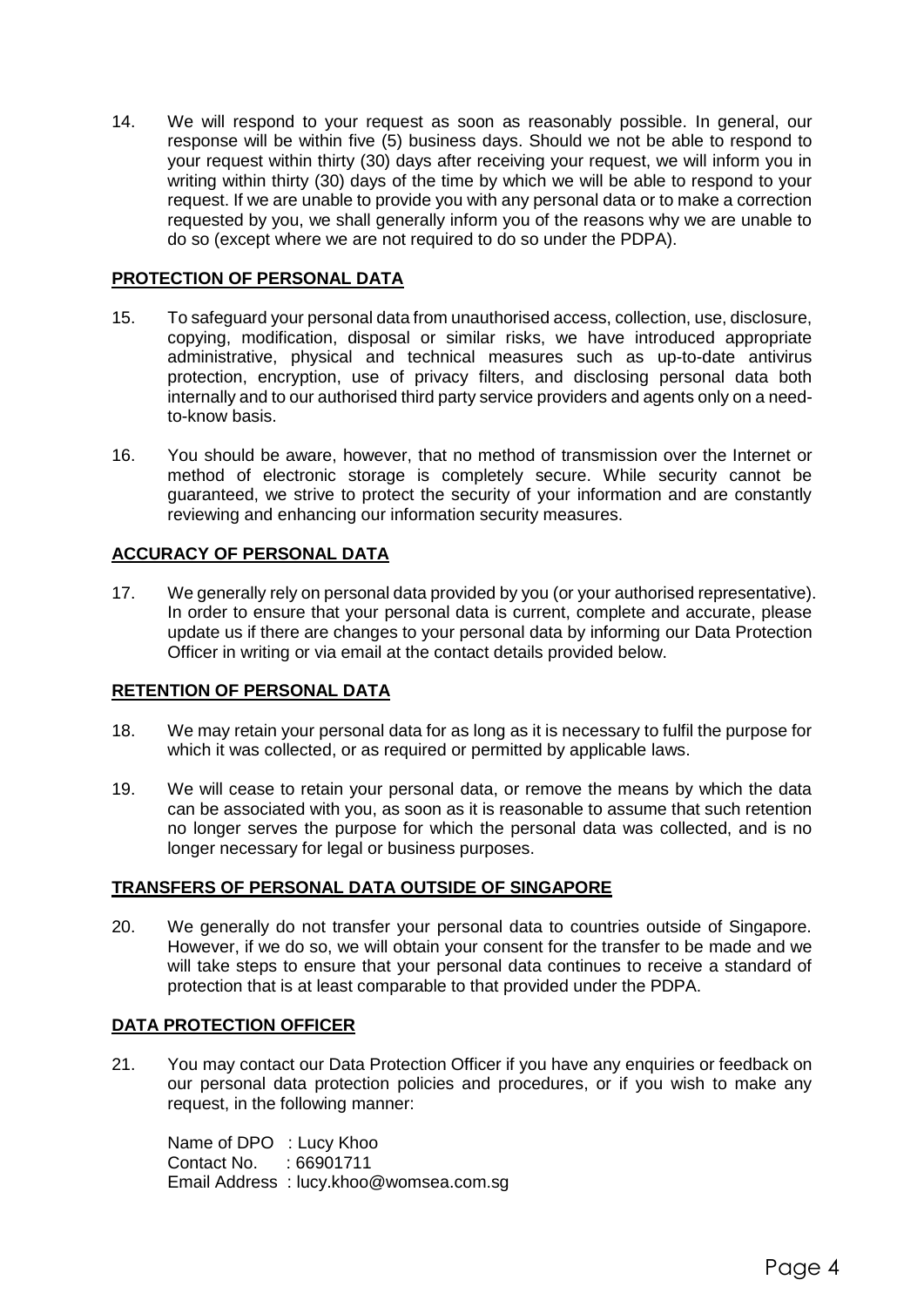Address : 17 Gul Way Singapore 629194

#### **EFFECT OF POLICY AND CHANGES TO POLICY**

- 22. This Policy applies in conjunction with any other policies, contractual clauses and consent clauses that apply in relation to the collection, use and disclosure of your personal data by us.
- 23. We may revise this Policy from time to time without any prior notice. You may determine if any such revision has taken place by referring to the date on which this Policy was last updated. Your continued use of our services constitutes your acknowledgement and acceptance of such changes.

Effective date : 22/03/2021 Last updated : 22/03/2021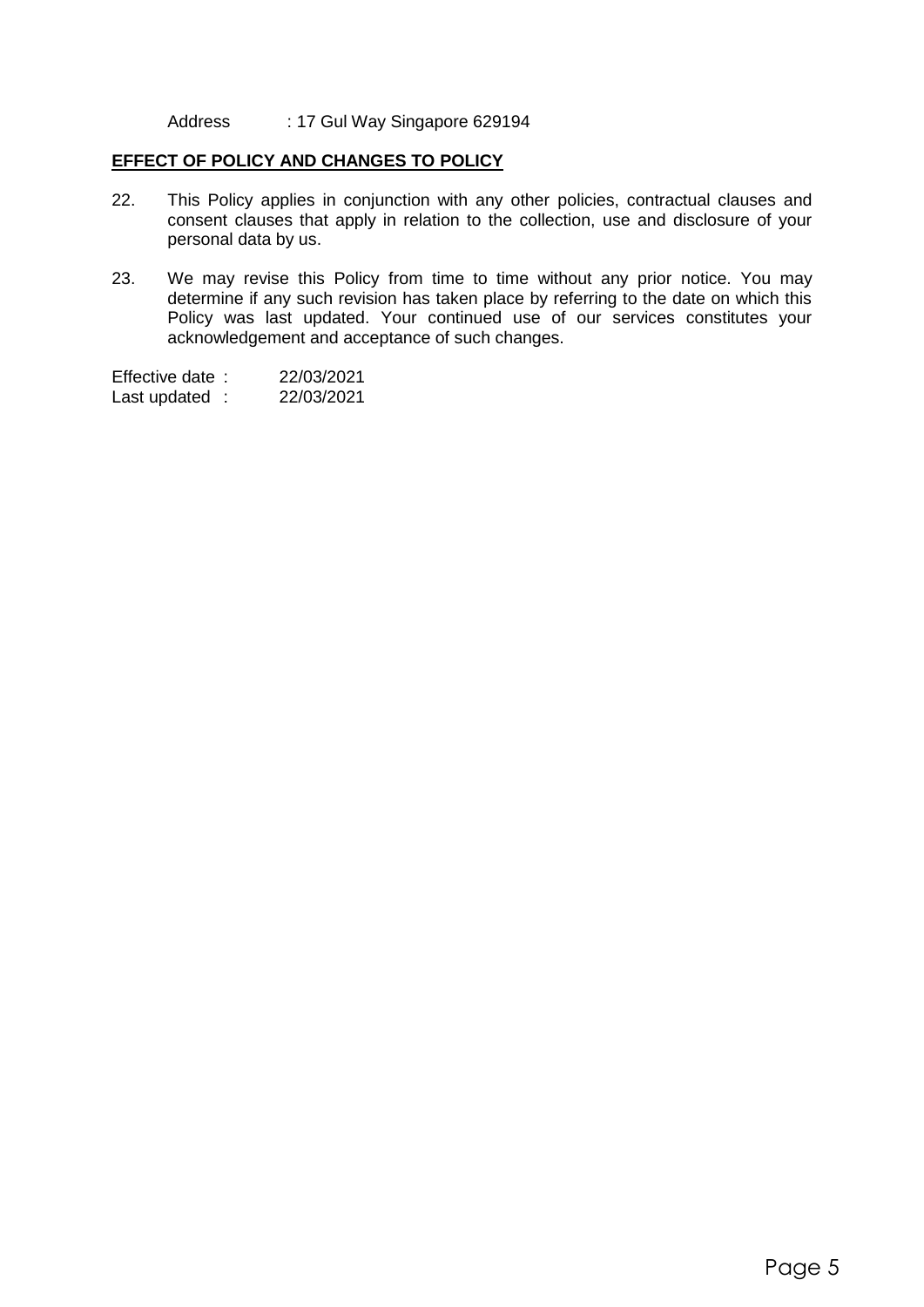## **DATA PROTECTION POLICY FOR EMPLOYEES**

This Data Protection Policy ("**Policy**") sets out the basis upon which **WOM Asia Pacific Pte Ltd** ("**we**", "**us**" or "**our**") may collect, use, disclose or otherwise process personal data of employees in accordance with the Personal Data Protection Act ("**PDPA**"). This Policy applies to personal data in our possession or under our control, including personal data in the possession of organisations which we have engaged to collect, use, disclose or process personal data for our purposes.

## **APPLICATION OF THIS POLICY**

1. This Policy applies to all persons engaged in a contract of service with us (whether on a part-time, temporary or full-time basis) and interns and trainees working at or attached to us (collectively referred to as "**employees**"), and all references to "**employment**" shall apply equally to internships and traineeships (as may be applicable).

#### **PERSONAL DATA**

- 2. As used in this Policy, "**personal data**" means data, whether true or not, about an employee who can be identified: (a) from that data; or (b) from that data and other information to which we have or are likely to have access.
- 3. Personal data which we may collect in the context of your employment with us includes, without limitation, your:
	- (a) Name or alias, gender, NRIC/FIN or passport number, date of birth, nationality, and country and city of birth;
	- (b) Mailing address, telephone numbers, email address and other contact details;
	- (c) Employment and training history;
	- (d) Salary information and bank account details;
	- (e) Details of your next-of-kin, spouse and other family members;
	- (f) Work-related health issues and disabilities;
	- (g) Photographs and other audio-visual information;
	- (h) Performance assessments and disciplinary records;
	- (i) Any additional information provided to us by you as a job applicant (that is, prior to being engaged as an employee); and
	- (j) Approved travel visas.
- 4. Other terms used in this Policy shall have the meanings given to them in the PDPA (where the context so permits).

## **COLLECTION, USE AND DISCLOSURE OF PERSONAL DATA**

5. We generally collect personal data that (a) you knowingly and voluntarily provide in the course of or in connection with your employment or job application with us, or via a third party who has been duly authorised by you to disclose your personal data to us (your "**authorised representative**", which may include your job placement agent), after (i) you (or your authorised representative) have been notified of the purposes for which the data is collected, and (ii) you (or your authorised representative) have provided written consent to the collection and usage of your personal data for those purposes, or (b) collection and use of personal data without consent is permitted or required by the PDPA or other laws. We shall seek your consent before collecting any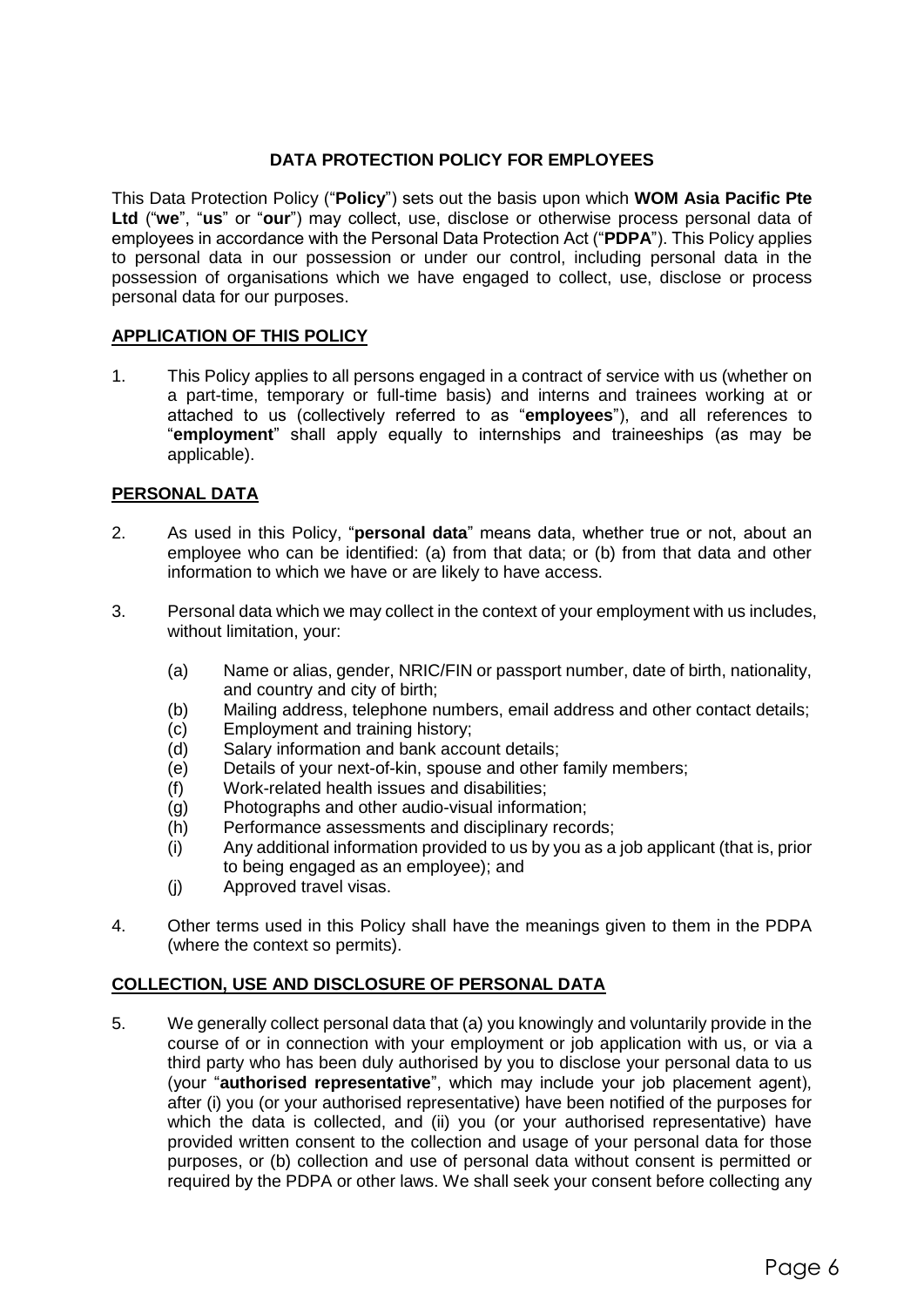additional personal data and before using your personal data for a purpose which has not been notified to you (except where permitted or authorised by law).

- 6. Your personal data will be collected and used by us for the following purposes and we may disclose your personal data to third parties where necessary for the following purposes:
	- (a) performing obligations under or in connection with your contract of employment with us, including payment of remuneration and tax;
	- (b) all administrative and human resources related matters within our organisation, including administering payroll, granting access to our premises and computer systems, processing leave applications, administering your insurance and other benefits, processing your claims and expenses, investigating any acts or defaults (or suspected acts or defaults) and developing human resource policies;
	- (c) managing and terminating our employment relationship with you, including monitoring your internet access and your use of our intranet email to investigate potential contraventions of our internal or external compliance regulations, and resolving any employment related grievances;
	- (d) assessing and evaluating your suitability for employment/appointment or continued employment/appointment in any position within our organisation;
	- (e) ensuring business continuity for our organisation in the event that your employment with us is or will be terminated;
	- (f) performing obligations under or in connection with the provision of our goods or services to our clients;
	- (g) facilitating any proposed or confirmed merger, acquisition or business asset transaction involving any part of our organisation, or corporate restructuring process; and
	- (h) facilitating our compliance with any laws, customs and regulations which may be applicable to us.
- 7. The purposes listed in the above clauses may continue to apply even in situations where your relationship with us (for example, pursuant to a contract) has been terminated or altered in any way, for a reasonable period thereafter (including, where applicable, a period to enable us to enforce our rights under any contract with you).

## **WITHDRAWING YOUR CONSENT**

- 8. The consent that you provide for the collection, use and disclosure of your personal data will remain valid until such time it is being withdrawn by you in writing. You may withdraw consent and request us to stop collecting, using and/or disclosing your personal data by submitting your request in writing or via email to our Data Protection Officer at the contact details provided below. Please note that withdrawing consent does not affect our right to continue to collect, use and disclose personal data where such collection, use and disclose without consent is permitted or required under applicable laws.
- 9. Upon receipt of your written request to withdraw your consent, we may require reasonable time (depending on the complexity of the request and its impact on our relationship with you) for your request to be processed and for us to notify you of the consequences of us acceding to the same, including any legal consequences which may affect your rights and liabilities to us. In general, we shall seek to process your request within ten (10) business days of receiving it.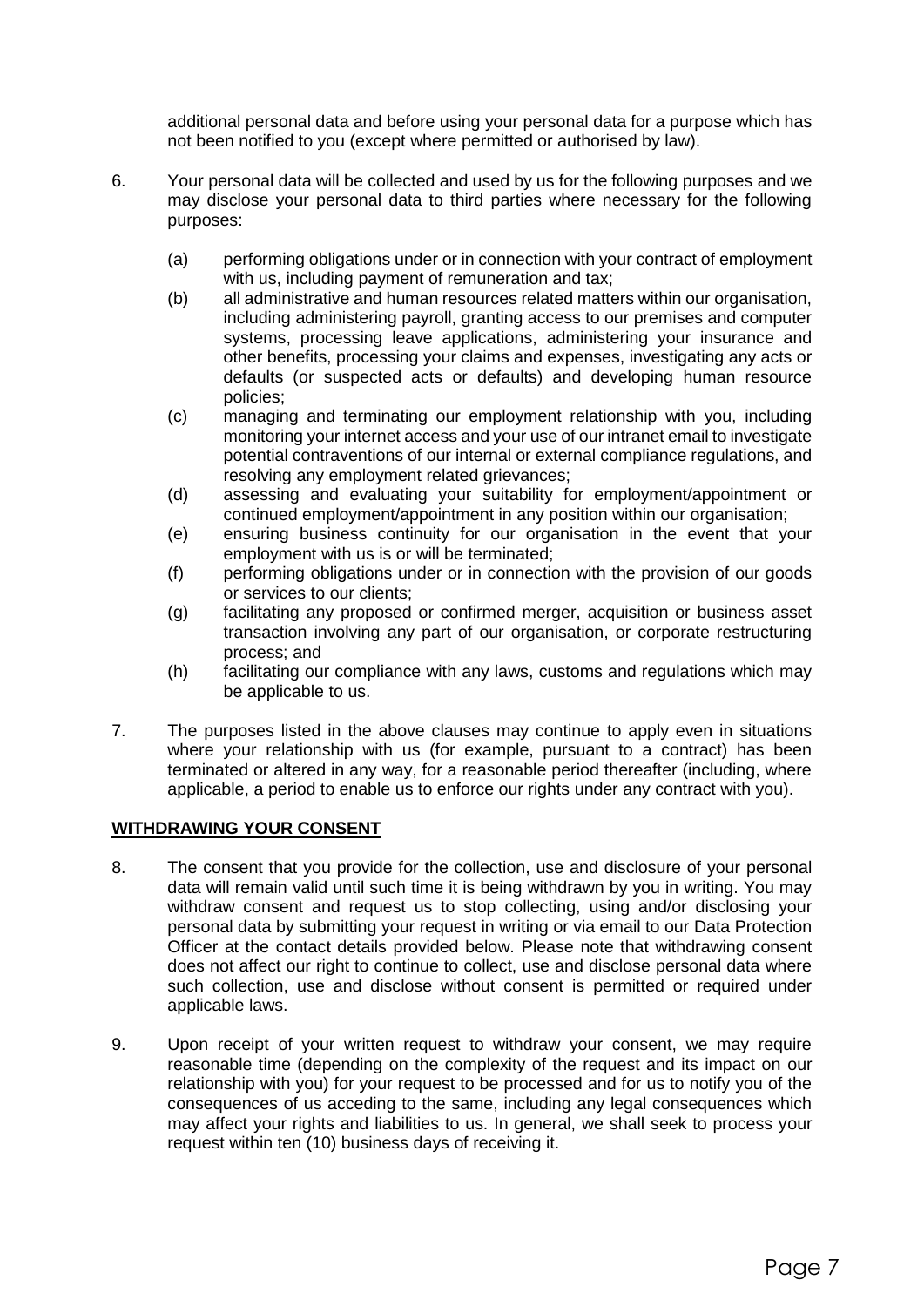# **ACCESS TO AND CORRECTION OF PERSONAL DATA**

- 10. If you wish to make (a) an access request for access to a copy of the personal data which we hold about you or information about the ways in which we use or disclose your personal data, or (b) a correction request to correct or update any of your personal data which we hold, you may submit your request in writing or via email to our Data Protection Officer at the contact details provided below.
- 11. Please note that a reasonable fee may be charged for an access request. If so, we will inform you of the fee before processing your request.
- 12. We will respond to your request as soon as reasonably possible. In general, our response will be within five (5) business days. Should we not be able to respond to your access request within thirty (30) days after receiving your access request, we will inform you in writing within thirty (30) days of the time by which we will be able to respond to your request. If we are unable to provide you with any personal data or to make a correction requested by you, we shall generally inform you of the reasons why we are unable to do so (except where we are not required to do so under the PDPA).
- 13. Please note that depending on the request that is being made, we will only need to provide you with access to the personal data contained in the documents requested, and not to the entire documents themselves. In those cases, it may be appropriate for us to simply provide you with confirmation of the personal data that our organisation has on record, if the record of your personal data forms a negligible part of the document.

## **PROTECTION OF PERSONAL DATA**

- 14. To safeguard your personal data from unauthorised access, collection, use, disclosure, copying, modification, disposal or similar risks, we have introduced appropriate administrative, physical and technical measures such as up-to-date antivirus protection, encryption, use of privacy filters, disclosing personal data both internally and to our authorised third party service providers and agents only on a need-to-know basis, and archived data export from network drive to external hard disk.
- 15. You should be aware, however, that no method of transmission over the Internet or method of electronic storage is completely secure. While security cannot be guaranteed, we strive to protect the security of your information and are constantly reviewing and enhancing our information security measures.

## **ACCURACY OF PERSONAL DATA**

16. We generally rely on personal data provided by you (or your authorised representative). In order to ensure that your personal data is current, complete and accurate, please update us if there are changes to your personal data by informing our Data Protection Officer in writing or via email at the contact details provided below.

## **RETENTION OF PERSONAL DATA**

- 17. We may retain your personal data for as long as it is necessary to fulfil the purposes for which they were collected, or as required or permitted by applicable laws.
- 18. We will cease to retain your personal data, or remove the means by which the data can be associated with you, as soon as it is reasonable to assume that such retention